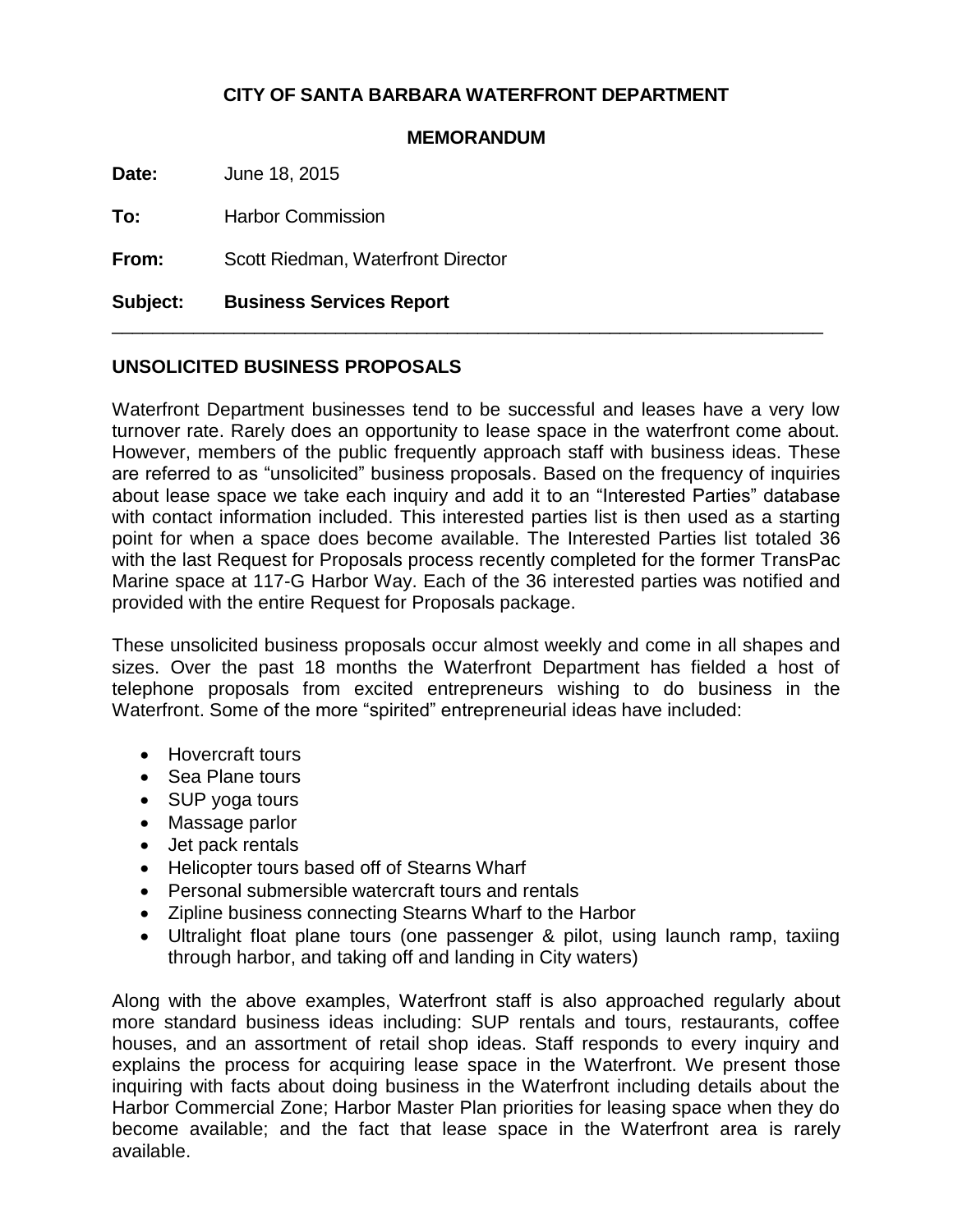When a space does become available, Waterfront staff determine the needs of the Waterfront area in accordance with the leasing priorities of the Harbor Master Plan. Once the need or needs are determined, the Waterfront develops and releases a Request For Proposal (RFP) package. The RFP package outlines the need or needs of the Waterfront, provides basic parameters for doing business with the City including a standard City lease agreement, provides the standard insurance requirements of the City, as well as proposed lease rates and basic information about the available lease space.

Attachment: Example photos from unsolicited business proposals

Prepared By: Brian Bosse, Waterfront Business Manager